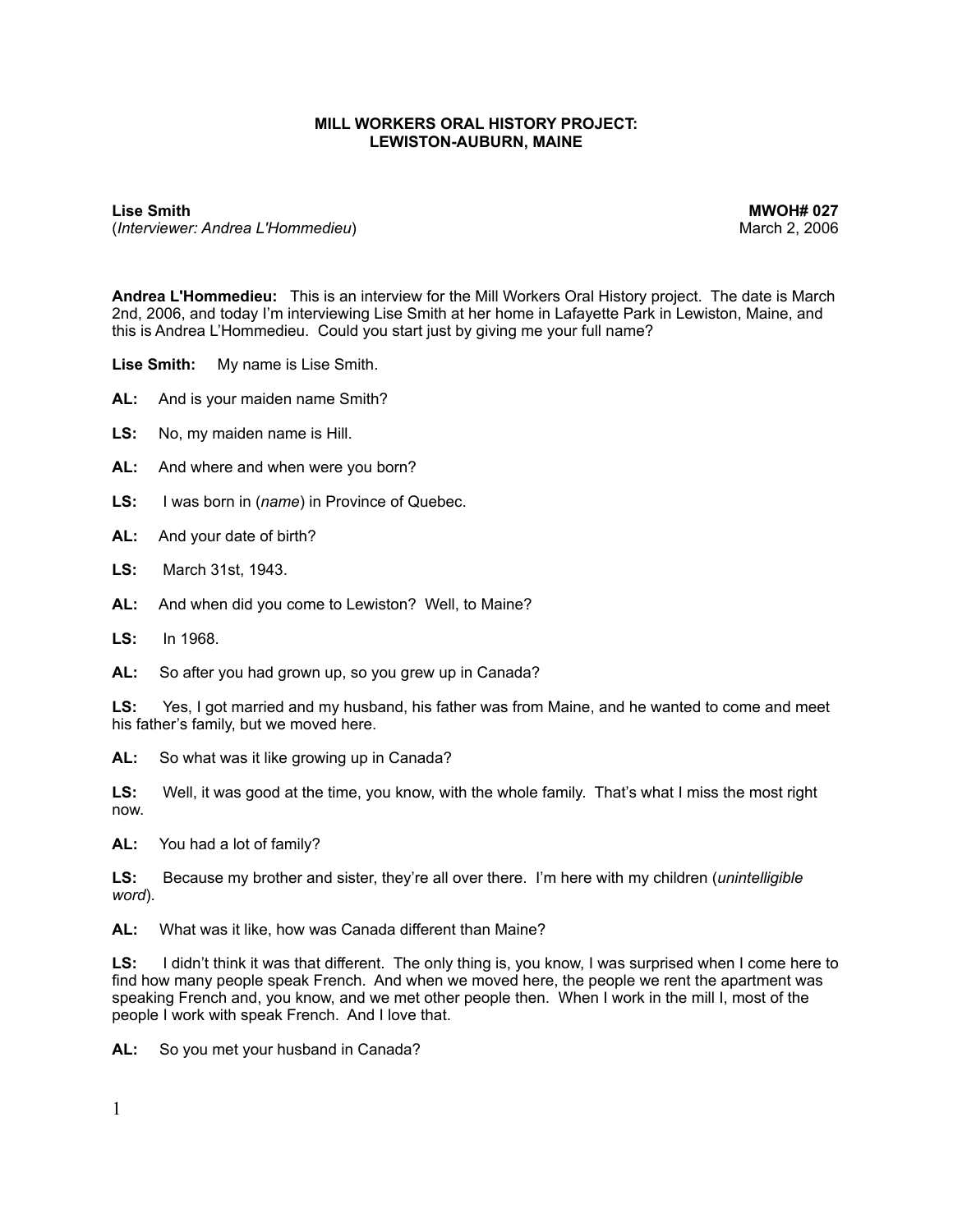**LS:** Yes.

- **AL:** Was he from Canada, or?
- **LS:** Yes, he was from Canada, but his father was from Philips, Maine.
- **AL:** So you moved here in 1968?
- **LS:** We moved in '68.
- **AL:** Was that in part because your husband had a job here, or?
- **LS:** Yeah, he moved here in '67 and he found a job, an apartment, then me and the kids moved here.
- **AL:** And what year did you start working at Libbey Mill?

**LS:** In '7-, I think it was in '75. Yeah, I think it was in '75. First I work on, to learn to run the machine, I was working in a winder. I worked day for a while, then go and work on the third shift. Then I move from the fifth floor to the fourth floor, working on the winder and the twister, and that was, I love, I love working, I still miss working the machine.

**AL:** You do? What did the winders and the twisters do?

**LS:** The winder, that we take the yarn that they take off the bobbin, the yarn they take off from the spinning machine, and we make cone, with the cone of the yarn, then for the winder they wanted two different thread color together on the winder. We was doing that, we put the pattern they gave us, like they wanted red and white we put cone of red and a cone of the white, then we fill to the machine and the machine would twist it together. Then we send those, after the, we send those to, there was, on bobbins, we send those to the, the twister was twisting the thread together. Then we were sending those to the winder, the winder put it on the cone to send like to the stitching room where they was doing the blankets and all that, and send those cone to the, we have a non-weaving department, they was making curtains and making glove linings and making the drape for the, those that you (*unintelligible word*).

- **AL:** Right, oh, neat. So you did that for eleven years?
- **LS:** Eleven years.
- **AL:** So until like 1986?
- **LS:** Yes, '88, yeah, 1988.

**AL:** And did you leave because the work wasn't there any more, or did you have something else you wanted to do?

**LS:** I was laid off, and by getting laid off I then looked for a job, then I found a job at the pharmacy working on the floor, (*unintelligible phrase*), and I took the job over there. Then at that time Libbey was talking about selling. That was, I thought that was a good move that I did.

**AL:** Were there people you worked with that you remember from the days at the mill?

**LS:** Oh yeah.

**AL:** I mean people you could describe and talk about?

**LS:** People, there was, I remember there was other, older people that worked there for over twenty years, and that was surprising to see, all, how much work those people, you know, they knew that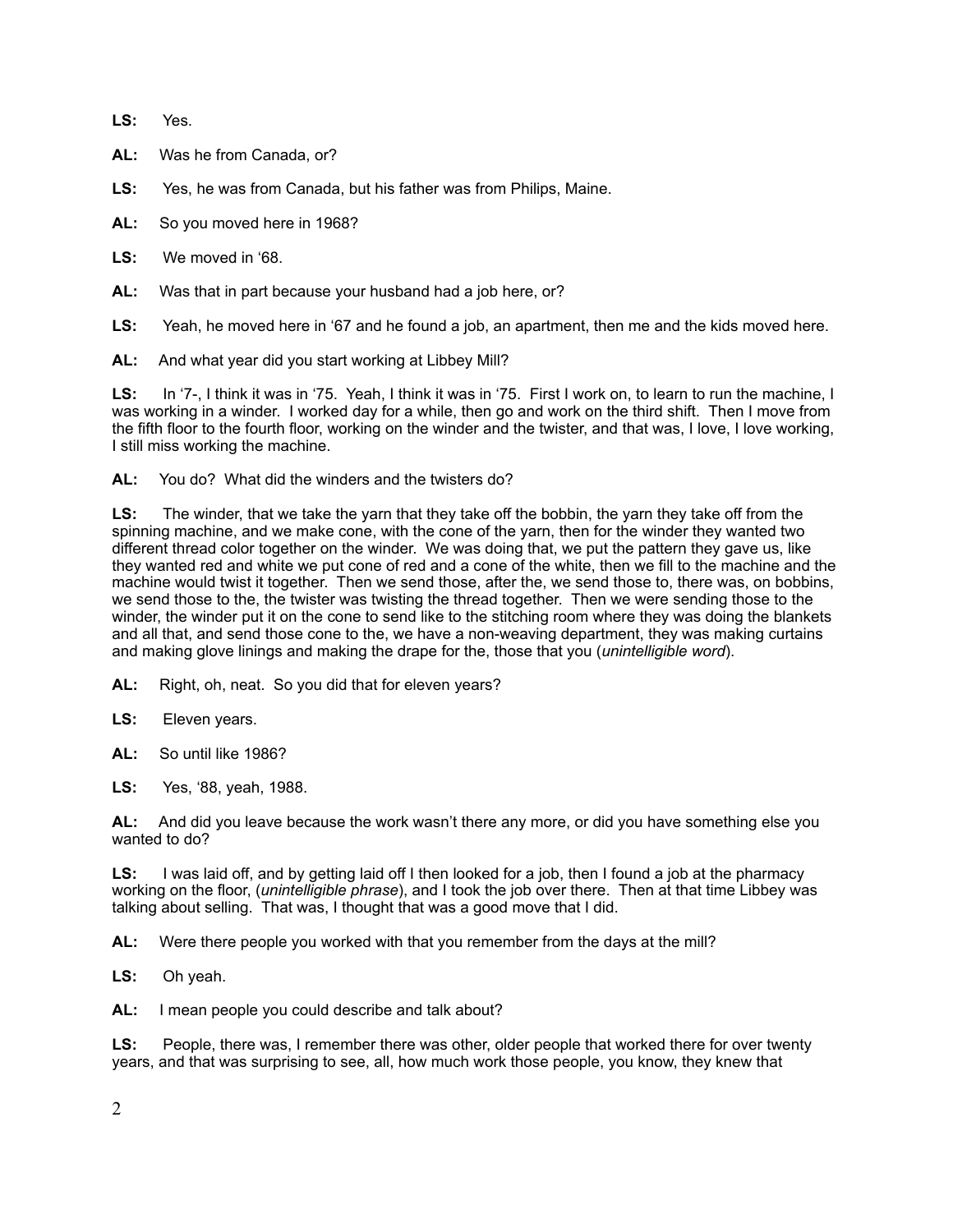machine, they knew what they was doing, and that was amazing. And if you need any help with something, you go and ask them, they will come to you and they will show you, sometimes they will show you, that was so much easier to get back to your work and all that by the way they teach you to do.

**AL:** And a lot of them spoke French.

**LS:** Yes.

**AL:** And that must have made it more like home for you.

**LS:** It was good, you know, because there was, because I learn English in the mill and, because didn't want to speak English with my kids, I didn't want them to take my pronunciation, I knew my pronunciation would not be good. In fact, what I did, I always spoke French with my kids, and I had them speak French back to me. And in the mill, you know, that was easier for me, for them to explain to me in French because if I needed to ask a question in English, looked like I have to say maybe ten words and in French two words.

**AL:** So you started speaking English when you were working in the mill.

**LS:** Yes, I learn, I work with people who did not speak French at all, and the lady that teach me to, English, that was a German woman, when I start working with her. I ask her, I said, do you speak French? She turned around, she said, do you speak German? And I said, oh my God, I ask the wrong question. But she came to me and told me that if I needed to know something, I will have to tell her in English what I wanted. Even if she knew what I wanted, she will not say nothing to me until I explain to her what I want, even if it take a long time. And she's the one that help me to learn English.

**AL:** That's a neat story. So your children are bilingual.

**LS:** Yes. I'm just sorry that I didn't teach my grandson French.

**AL:** And how old is he?

**LS:** My grandson? One will be turning eighteen next month, next week, and this one will turning seventeen in April. My kids, when they were small, they was telling me, oh, I don't like French, I don't want to learn to speak French. But when they start working, they find out that their French was good for them.

**AL:** And who was heading the Libbey Mill, was it Bates was overseeing the Libbey Mill at the time you were there?

**LS:** No, that was Mr. Libbey, Mr. John Libbey was the, I was hired by him. And he was nice. If you was having problem with something, you just go, and he wanted you to call him John. We just go to see John and said, John, I got laid off and can I go work somewhere, you know, find work on another floor. And if he have an opening on another floor, they will move you, and when your job reopen, something, or the job pick up, they go back to your work. I still see some people I work with, and we talk a lot about the mill and what we used to do, and how much fun sometimes we, you know, all together sit down at break times. And sometimes the boss have to say, "Eh, break is over girls."

**AL:** So you got along well with your coworkers?

**LS:** Most of the time, yes. I didn't have any problem.

**AL:** Did they have social, I know the Bates Mill had activities like bowling and things like that. Did the Libbey Mill have anything (*unintelligible word*)?

**LS:** Some people was going, but I have the kids, the kids were small at the time. But I work, came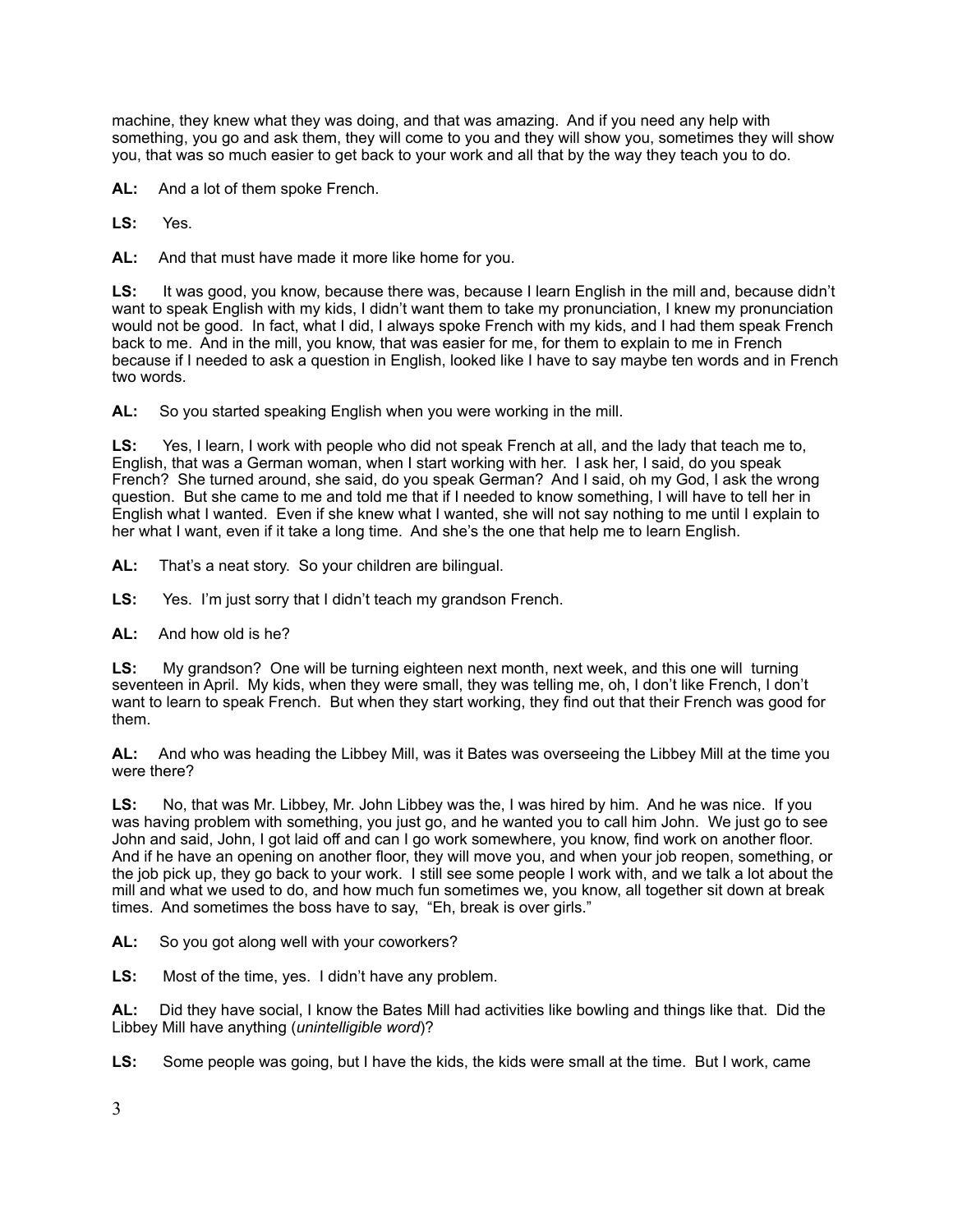home, take care of the kids, and.

**AL:** Is there anything that I haven't asked you about in terms of the Libbey Mill and your work that you think, that sticks out in your memory or you think is important to add?

**LS:** I don't know if you went to, when you went to Bates if you saw the two small machine over there, they come from Libbey?

**AL:** Oh, are those looms that you brought in?

**LS:** Yes, I made those.

**AL:** Oh, yeah.

**LS:** Those was the machine I work on.

**AL:** Oh yes, they're like this.

**LS:** Yeah, on the wood, in the showcase, in the plastic showcase?

**AL:** Yes, those are incredible.

LS: And I know, when I went from the picture and I look at those now, I have arthritis and all that, and I look at those and I said, how wouldn't be able to do those any more.

AL: But those are incredible to have, for the museum.

LS: But I, you no, at that time I just, I got laid off and I went to see my boss at the time, and I said, can I get photocopy of the machine, and that's what he gave me, a photocopy of the inside of the gears and inside of, and I get home, I took cardboard, first I made cardboard display and make sure that I was not cutting for nothing, you know, I didn't want it, but it wasn't long hours to do, but I was, I had a good time.

**AL:** The detail was amazing.

LS: I always love to work on wood, so I made those. The knife over there, and for the kids I always made them toys, (*unintelligible word*), because when we move here I did not work the first five years, because the kids was all small then. When they start school, then I start working.

AL: And so you made these replicas of the looms. And did you keep them here for years, or did they go to the mill?

**LS:** For years they was in the mill, in the office where, for the people, the people that was going and visit or, they could see. And where I was working, they opened in Lewiston, what used to be the Hillcrest, they opened a department over there and I went there. And one of the person, one in charge, and she talked to me and she said, you know, they're talking about closing (*unintelligible word*). And she told me that one of the manager over there was leaving, because there was somebody else come, and she said she heard that he was, when he leave he wanted to bring the machine with him. And I said, I put too much time on that. I went back and I got the machine, and when I move here I didn't have enough space, but it was in the cellar for a while.

 And my daughter, she was I think on the, reading the news on the computer, and she told me, she said, she called me, she said, you know Bates Mill are doing a museum. She said, you wanted to find a place for your machine, she said, it'd be great. And she call, and the same day my daughter came and get me and we get the machine and we went over there, you know, show it, if you're interested. I was thinking about maybe bringing them to Augusta where they have, they have a museum over there? And when I heard that Bates was opening, I said, it's right here downtown, I like better, have something